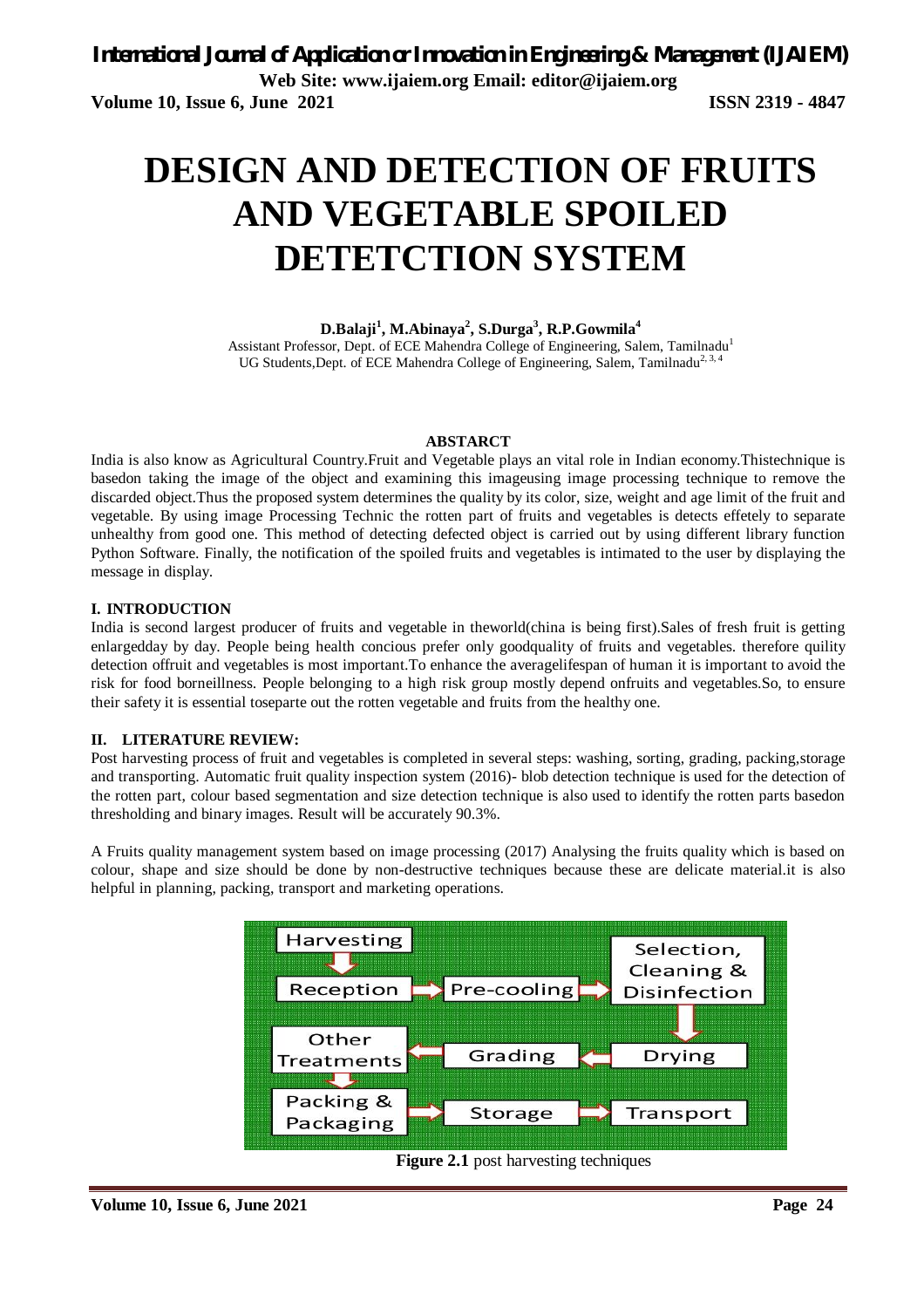**Volume 10, Issue 6, June 2021 ISSN 2319 - 4847** 

#### **III. DISADVANTAGES**

- $\triangleright$  Indian in particular, we can't afford cost of today's fruit processing facilities.
- $\triangleright$  Its physical appearance affects its value in the market, so it is important to observe proper handling of fruits after harvesting.

#### **IV. MATERIAL**

- **≻** Opencv
- $\triangleright$  Python
- $\triangleright$  Image Processing
- Web Camera

#### **V. DISCUSSION**

Texture, Colour and Size are the important parameters for fruit quality identification. Computer vision and image processing techniques have been found increasingly useful in the fruit industry, especially for applications in quality detection. Research in this area indicates the feasibility of using computer vision systems to improve product quality

The use of computer vision for the inspection of fruits has increased during recent years. The market constantly requires higher quality products and consequently, additional features have been developed to enhance computer vision inspection systems. Computer application in agriculture and food industries has been applied in the areas of inspection of fresh products. It indicates whether the fruit is good or bad based on the quality of the fruit.

Exporting of fresh fruit is increased day to day from India. People are very conscious about their health; they prefer only fresh, good quality fruit. Texture, Colour and Size are the important parameters for fruit quality identification. The colour recognition is very important process in ripeness detection. The ripeness detection is external quality factor. But texture is also very important. Because of texture defected fruit can be recognized. Texture analysis detects the nonuniformity of fruit outer surface. The size is also important parameter. It clearly seen parameter all customer select fruit based on size.In this project the features required are colour, texture and size. To get exact feature pre-processing is done on acquired image. The main aim of image processing is an improvement of image so that unwanted distortions are suppressed and enhance image features which are important for further processing. The basic steps of preprocessing are first convert RGB image to gray scale image. Then image histogram equalization is applied on gray image. This helps in adjusting image intensities in order to enhance contrast.

Remove noise with filter, here we use median filter for removing noise here laplacian is used for edge detection as it highlights the region with rapid intensity change. So this enhanced, noise free, filtered image is ready for further processing. In order to fulfil the consumer's desire and socio - economic requirement, fruit quality evaluation becomes very important now a day. Quality of produce encompasses sensory properties (appearance, texture, taste and aroma), nutritive values, chemical constituents, mechanical properties, functional properties and defects.

All the fruits have limited shelf life during which it goes through structural and chemical changes. The ripeness detection is external quality factor. But texture is also very important. Because of texture defected fruit can be recognized. Texture analysis detects the non-uniformity of fruit outer surface. The size is also important parameter. It clearly seen parameter all customer select fruit based on size.

#### **VI. ADVANTAGES**

- $\triangleright$  It is easy to identify the quality of the fruits.
- To replace manual inspection of food, computer vision system is used which provide authentic, equitable.

#### **VII. FLOW DIAGRAM**



**Volume 10, Issue 6, June 2021 Page 25**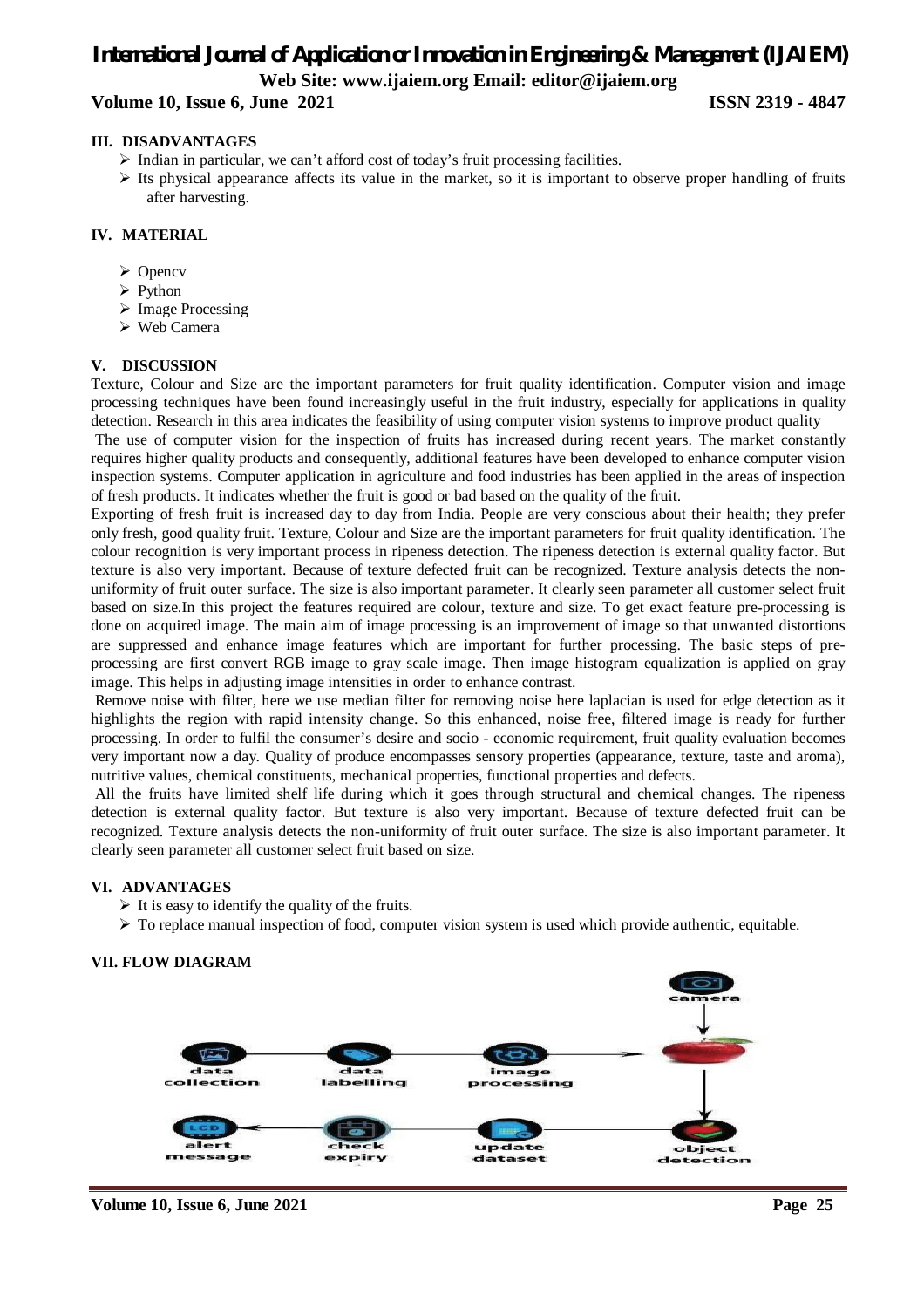# *International Journal of Application or Innovation in Engineering & Management (IJAIEM)* **Web Site: www.ijaiem.org Email: editor@ijaiem.org Volume 10, Issue 6, June 2021 ISSN 2319 - 4847**

### **D- DISPLAY**

### **VIII. ARCHITECHTURE**



#### **IX. BLOCK DIAGRAM**



#### **X. FINDING**

- $\triangleright$  Acquiring the images of the Fruits
- **Detection process**
- Detection of defective Fruits

#### **a) Acquiring the images of the Fruits**

In this project, we collected the number of database of fruit images that is good and bad quality images. These fruit image databases are helpful for more accurate result.

#### **b) Detection Process**

RGB image is converted to HSV color space. Then lower and upper ranges are defined. Then ranges of binary image are defined. Then convert single channel mask back into 3 channels. 3. For extracts a colored object to detect red, here we use HSV color thresholder script to determine the lower/upper thresholds. HSV color space is also give the information about the image that is, it either present or not in this system

#### **c) Detection of defective Fruits**

Finding out the defective tomato is one of the most important pre-processing steps. A color image of the tomato was used for the analysis. If the pixel value is less than the selected threshold value then it is considered as a part of defective skin i.e. bad quality fruit. Any pixel value greater than the selected threshold value is a part of pure skin i.e. good quality fruit. Then the total number of white pixels are calculated which will be equal to the total number of pixels corresponding to damaged skin.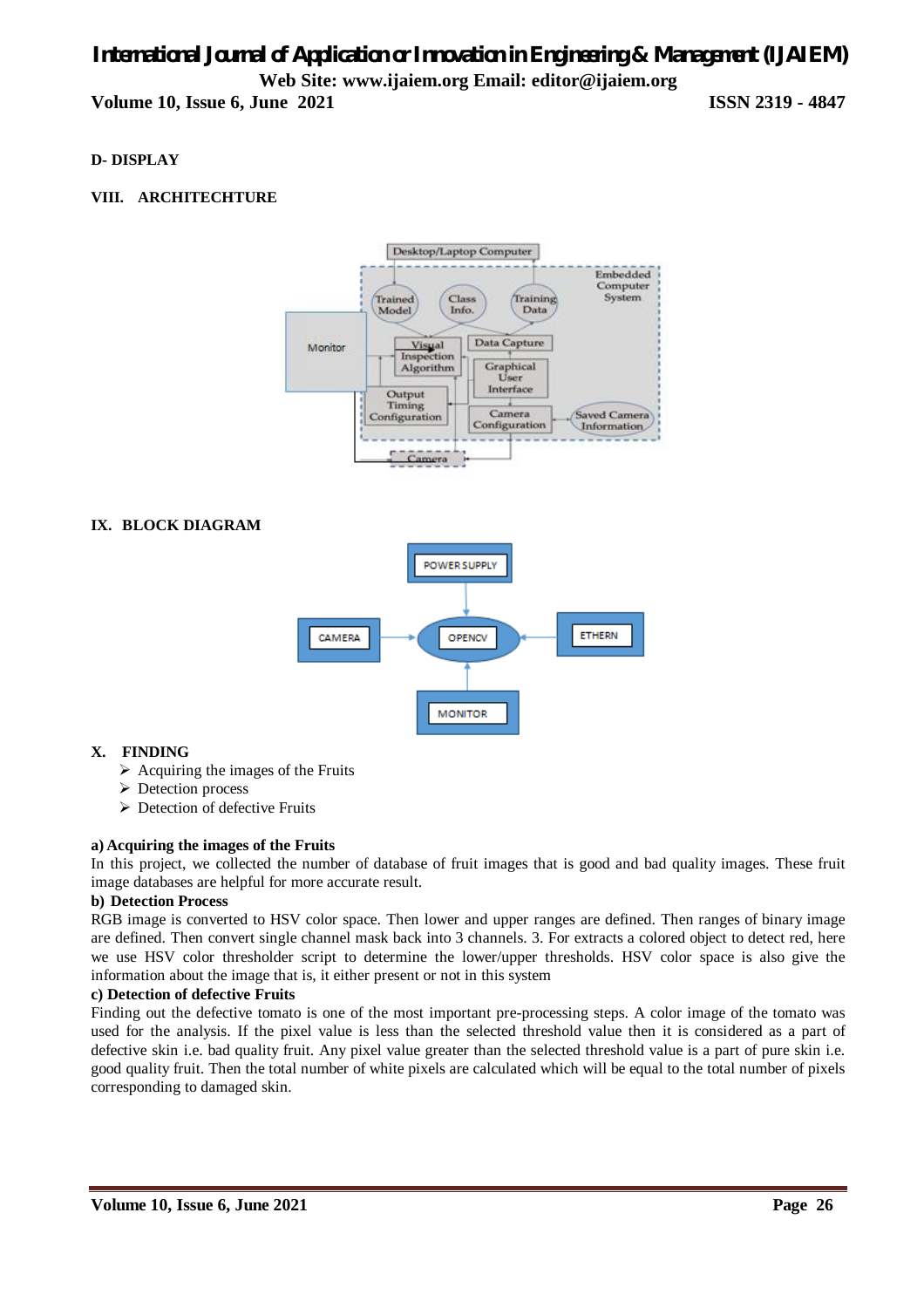#### **Volume 10, Issue 6, June 2021 ISSN 2319 - 4847**

#### **XI. METHODS**

#### **i. OPENCV**

Computervision, machine learning, and image processing and now it plays a major role in real-time operation which is very important in today's systems. By using it, one can process images and videos to identify objects, faces, or even handwriting of a human. When it integrated with various libraries, such as Numpuy, python is capable of processing the OpenCV array structure for analysis. To Identify image pattern and its various features we use vector space and perform mathematical operations on these features.The first OpenCV version was 1.0. OpenCV is released under a BSD license and hence it's free for both academic and commercial use. It has C++, C, Python and Java interfaces and supports Windows, Linux, Mac OS, iOS and Android.

#### **APPILICATION OF OPENCV**

There are lots of applications which are solved using OpenCV, some of them are listed below

- $\triangleright$  face recognition
- $\triangleright$  Automated inspection and surveillance
- $\triangleright$  number of people count (foot traffic in a mall, etc)
- $\triangleright$  Vehicle counting on highways along with their speeds
- $\triangleright$  Interactive art installatio

#### **1) CHANGING COLOR SPACES**

A colour space is a protocol for representing colors in a way that makes them easily reproducible. We know that grayscale images have single pixel values and color images contain 3 values for each pixel – the intensities of the Red, Green and Blue channels.Most computer vision use cases process images in RGB format. However, applications like video compression and device independent storage – these are heavily dependent on other color spaces, like the Hue-Saturation-Value or HSV color space.

As you understand a RGB image consists of the color intensity of different color channels, i.e. the intensity and color information are mixed in RGB color space but in HSV color space the color and intensity information are separated from each other. This makes HSV color space more robust to lighting changes. OpenCV reads a given image in the BGR format by default. So, you'll need to change the color space of your image from BGR to RGB when reading images using OpenCV.

#### **1) RESIZING IMAGE**

Machine learning models work with a fixed sized input. The same idea applies to computer vision models as well. The images we use for training our model must be of the same size. Now this might become problematic if we are creating our own dataset by scraping images from various sources. That's where the function of resizing images comes to the fore. Images can be easily scaled up and down using OpenCV.

This operation is useful for training deep learning models when we need to convert images to the model's input shape. Most image viewing programs have a built-in feature to help you change the size of images. Here are our favourite image resizing tools for Windows. We've picked out a built-in option, a couple of third party apps, and even a browserbased tool.



**Figure 11.1 Resizing image**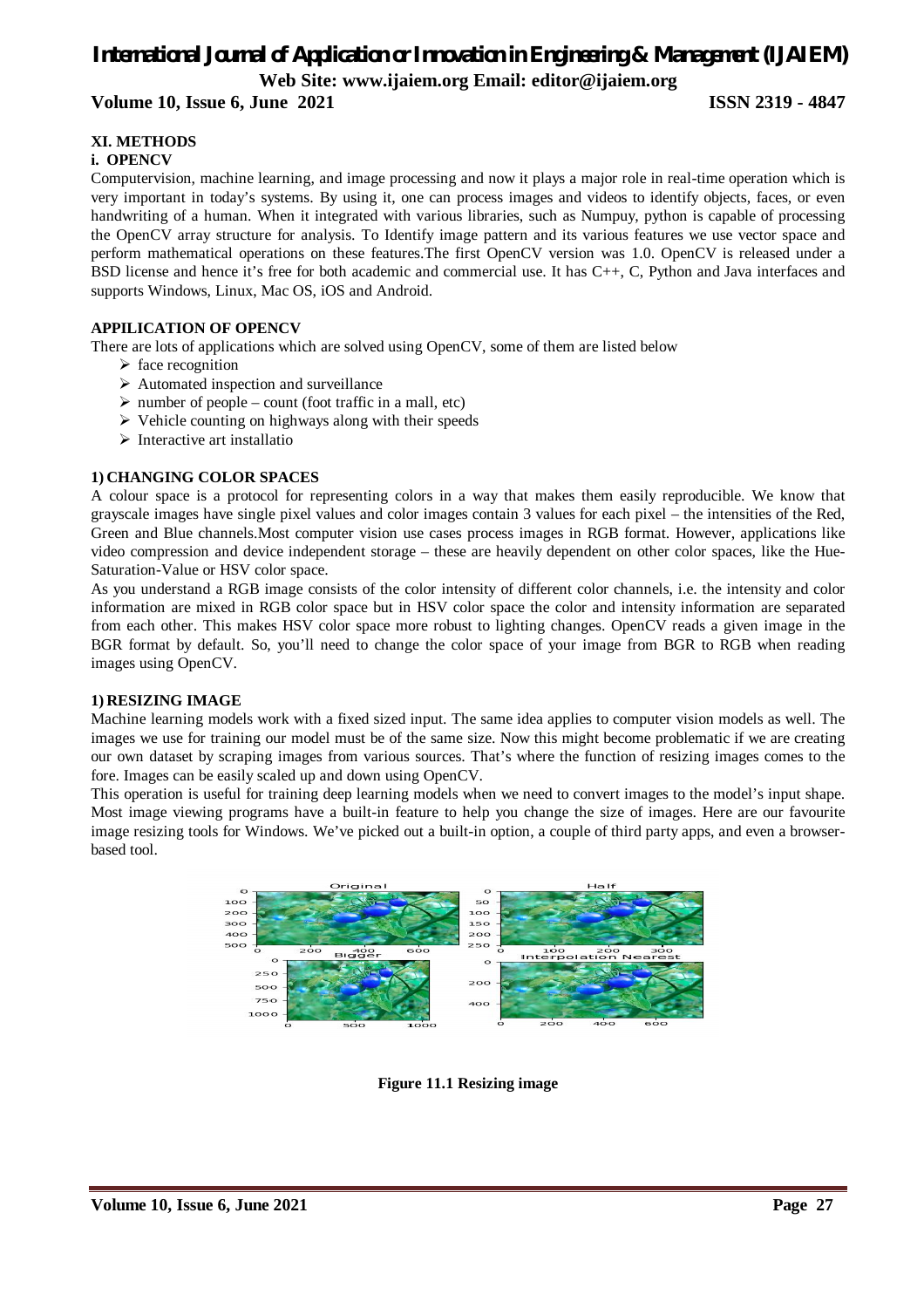#### **Volume 10, Issue 6, June 2021 ISSN 2319 - 4847**

#### **1) OBJECT DETECTION**

Object detection is an important task, yet challenging vision task. It is a critical part of many applications such as image search, image auto-annotation and scene understanding, object tracking. Moving object tracking of video image sequences was one of the most important subjects in computer vision

It had already been applied in many computer vision fields, such as smart video surveillance (ArunHampapur 2005), artificial intelligence, military guidance, safety detection and robot navigation, medical and biological application.

In recent years, a number of successful single-object tracking system appeared, but in the presence of several objects, object detection becomes difficult and when objects are fully or partially occluded, they are obtruded from the human vision which further increases the problem of detection. Decreasing illumination and acquisition angle.

The proposed MLP based object tracking system is made robust by an optimum selection of unique features and also by implementing the Adaboost strong classification method. Object Detection is a computer technology related to computer vision, image processing, and deep learning that deals with detecting instances of objects in imagesand videos. We will do object detection in this article using something known as **haarcascades.**



**FIGURE 11.2 Object Detection**

#### **i. PYTHON:**

Python is a popular programming language. It was created by Guido van Rossum, and released in 1991.It is used for:

- $\triangleright$  web development (server-side),
- $\triangleright$  software development,
- $\triangleright$  mathematics,
- $\triangleright$  System scripting.

Python works on different platforms (Windows, Mac, Linux, Raspberry Pi, etc).Python has a simple syntax similar to the English language. Python has syntax that allows developers to write programs with fewer lines than some other programming languages. Python runs on an interpreter system, meaning that code can be executed as soon as it is written. This means that prototyping can be very quick. Python can be treated in a procedural way, an object-oriented way or a functional way.Flexible and powerful, Python was originally developed in the late 1980s at the National Research Institute for Mathematics and Computer Science by Guido van Rossum as a successor to the ABC language. Since its introduction, Python has grown in popularity thanks to what is seen as a clear and expressive syntax developed with a focus on ensuring that code is readable. Python is a high-level language.

#### **ii. COMPUTER VISION**

Computer Vision can be defined as a discipline that explains how to reconstruct, interrupt, and understand a 3D scene from its 2D images, in terms of the properties of the structure present in the scene. It deals with modelling and replicating human vision using computer software and hardware.Computer Vision overlaps significantly with the following fields

- $\triangleright$  Image processing
- $\triangleright$  Pattern recognition
- > Photogrammetry

#### **a. Image Processing**

It focuses on image manipulation. Image processing is a method to perform some operations on an image, in order to get an enhanced image or to extract some useful information from it. It is a type of signal processing in which input is an image and output may be image or characteristics/features associated with that image.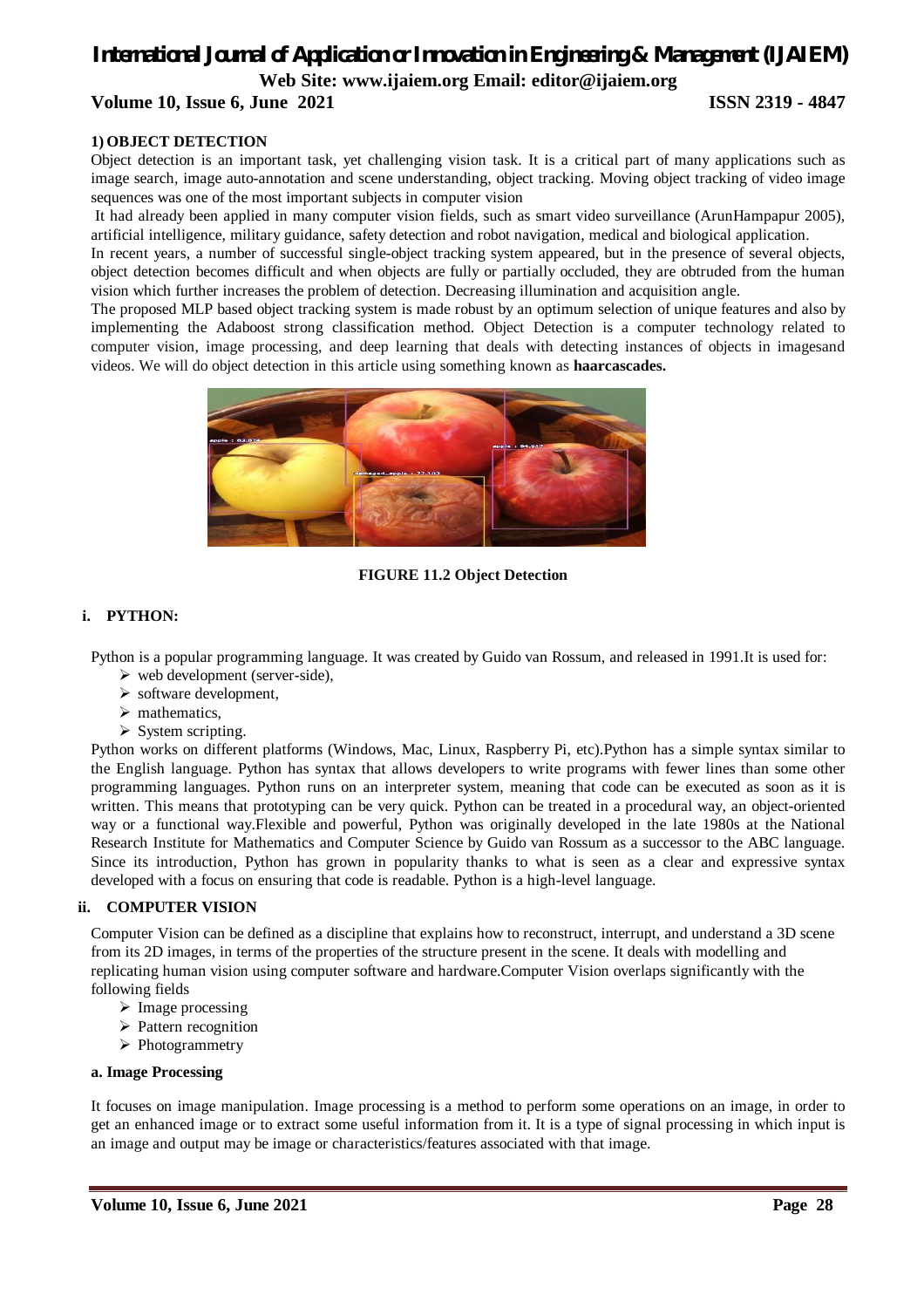# *International Journal of Application or Innovation in Engineering & Management (IJAIEM)*

**Web Site: www.ijaiem.org Email: editor@ijaiem.org**

**Volume 10, Issue 6, June 2021 ISSN 2319 - 4847** 



**Figure 11.3Image Processing**

#### **b. Pattern Recognition**:

It explains various techniques to classify patterns.Pattern recognition is the automated recognition of patterns and regularities in data. It has applications in statistical data analysis, signal processing, image analysis, information retrieval, bioinformatics, data compression, computer graphics and machine learning. Pattern recognition has its origins in statistics and engineering; some modern approaches to pattern recognition include the use of machine learning, due to the increased availability of big data and a new abundance of processing power. However, these activities can be viewed as two facets of the same field of application, and together they have undergone substantial development over the past few decades.



**Figure 11.4 Pattern Recognition**

#### **c. Photogrammetry:**

It is concerned with obtaining accurate measurements from images. Photogrammetry, as its name implies, is a 3 dimensional coordinate measuring technique that uses photographs as the fundamental medium for metrology (or measurement). The fundamental principle used by Photogrammetry is triangulation or more specifically called Aerial Triangulation.By taking photographs from at least two different locations, so-called "lines of sight" can be developed from each camera to points on the object. These lines of sight (sometimes called rays owing to their optical nature) are mathematically intersected to produce the 3-dimensional coordinates of the points of interest.



**Figure 11.5** Photogrammetry

#### **XII. RESULT**

In the process of fruit sorting and grading to work system efficiently proper image acquisition is very important. The image is captured with camera that image is with noise and its features are not clearly seen so image pre-processing is done on that image. In this project the features required are color, texture and size. To get exact feature pre-processing is done on acquired image. The main aim of image processing is an improvement of image so that unwanted distortions are suppressed and enhance image features which are important for further processing. The basic steps of preprocessing are first convert RGB image to gray scale image. Then image histogram equalization is applied on gray image. This helps in adjusting image intensities in order to enhance contrast. Remove noise with filter, here we use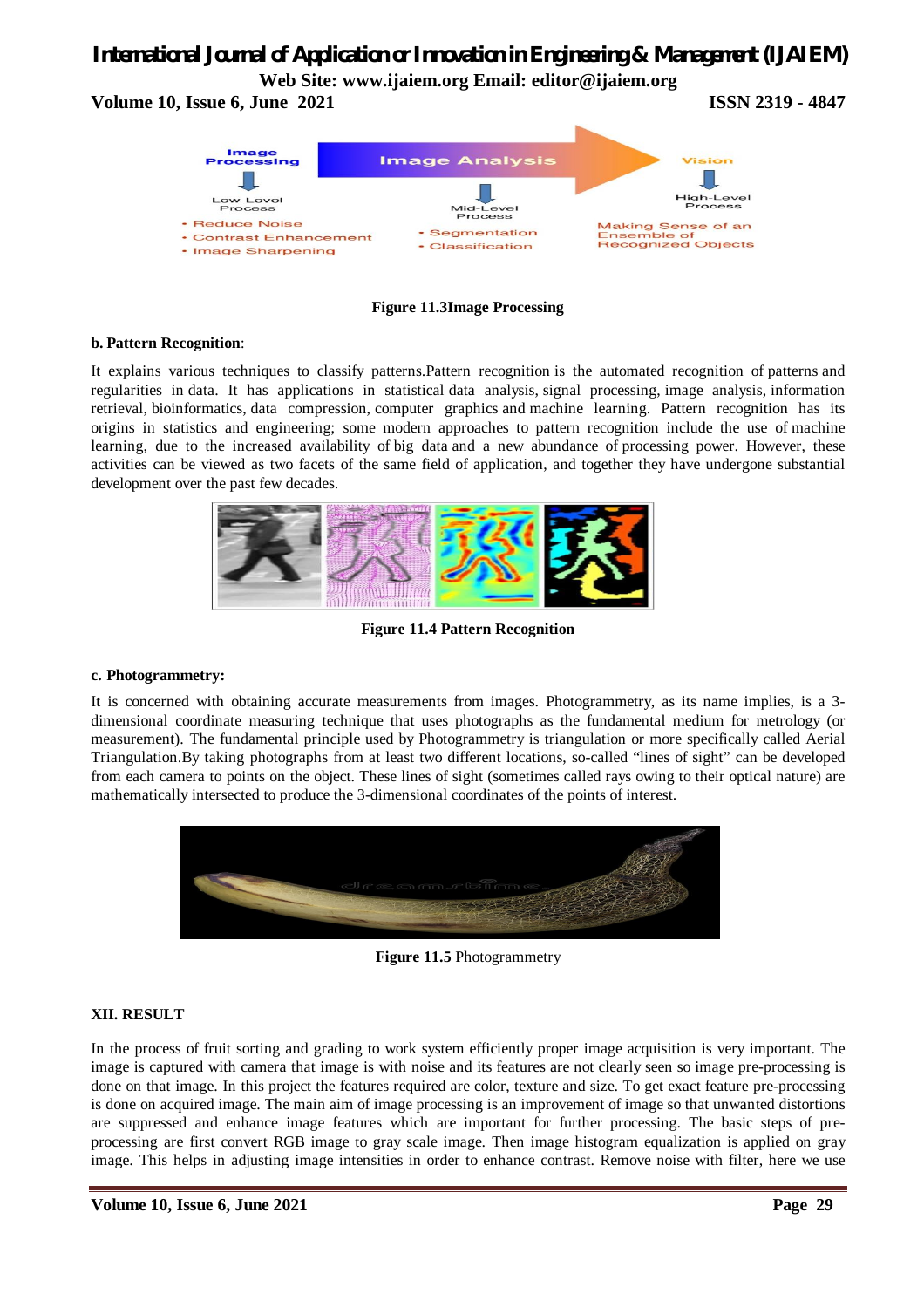# *International Journal of Application or Innovation in Engineering & Management (IJAIEM)* **Web Site: www.ijaiem.org Email: editor@ijaiem.org Volume 10, Issue 6, June 2021 ISSN 2319 - 4847**

median filter for removing noise. The laplacian is used for edge detection as it highlights the region with rapid intensity change. So this enhanced, noise free, filtered image is ready for further processing. The image is captured. First convert RGB image to gray scale image. Then OSTU thresholding the binary thresholding is performed on that image. Then morphological operation such as dilation then erosion is performed. For boundary detection opening is performed. Then major axis and minor axis length is calculated. Then size is decided as small, medium and large.



**Figure 12.1 Stage 1: Detecting The Fruit**



**Figure 10.2 Defected Part Is Identified and Shown As Spoiled**

#### **XIII. CONCLUSION**

In this project, the identification of normal and defective fruits based on quality using OPENCV/PYTHON is successfully done with accuracy. The use of image processing for identifying the quality can be applied not only to any particular fruit. We can also apply this method to identify quality of vegetables with more accuracy. Thus, this will enable the technology to be applied in many products. To replace manual inspection of food, computer vision system is used which provide authentic, equitable and non-destructive rating. The image processing is done by software OpenCv using a language python. The software is divided into two parts first one is for image analysis and other is for controlling hardware based on image processing results. The system is operated in two different scenarios in first the image is captured with camera the all the image processing is done in the control module. All the process are shown on monitor and then based on decision taken by control module. The conveyor assembly is operated.

#### **a) FUTURE WORK**:

This technique can be massively used in industries but while in transportation system. This pick and place robotic sensors can be used only for the boxes in the top most rows, the further work will be carried out on usage of this sensors for the boxes at the bottom.In this project we can identify the defected objects one by one, in future it can be introduced to use in industries to massive quality checking. We are identified the fruits or vegetables is spoiled or not by its colour, size and texture, this can be extracted in future as the fruit or vegetables is affected by its inside or not.